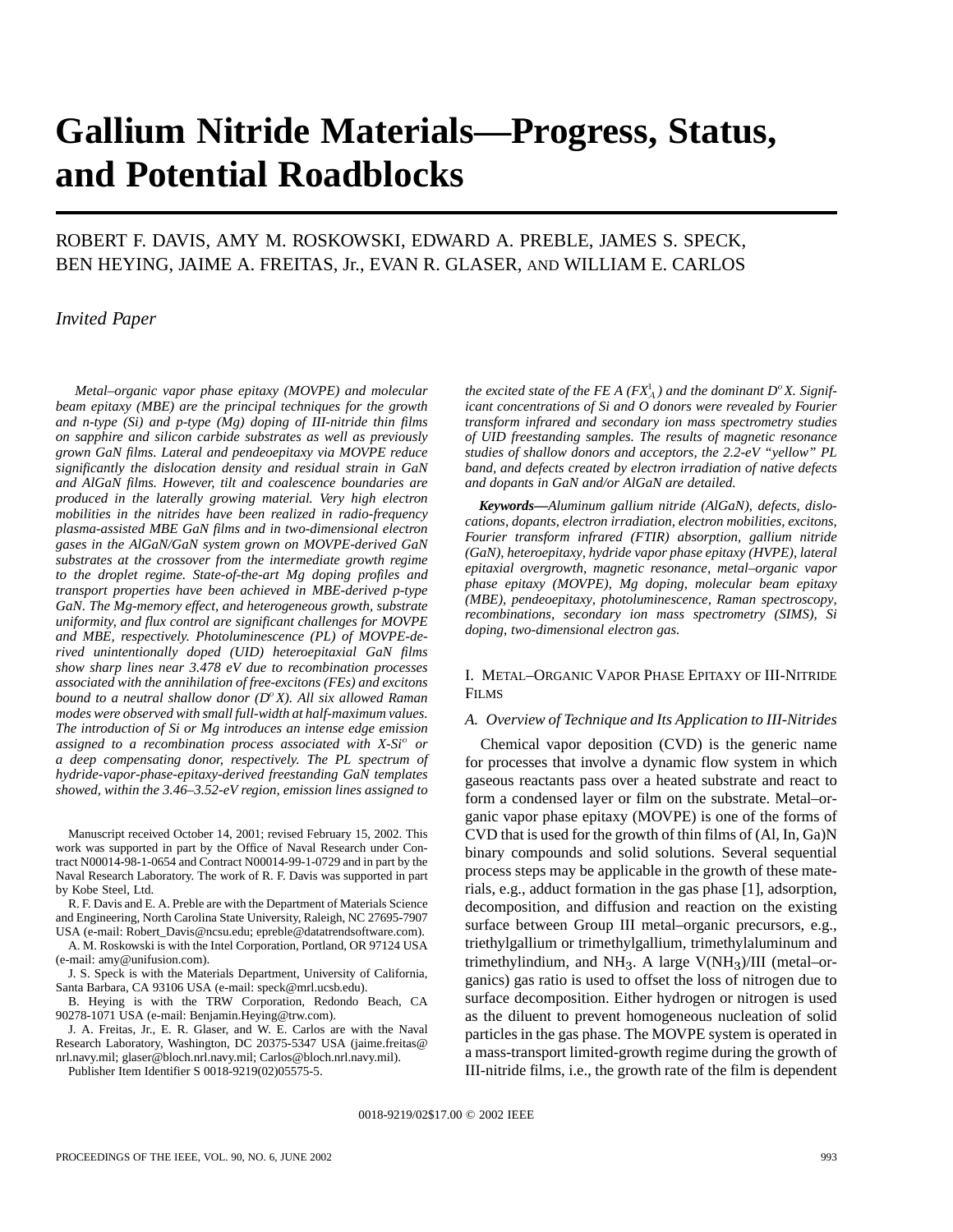

Fig. 1. Schematic of (a) LEO growth through a window in  $SiO<sub>2</sub>$  and laterally over the mask. (b) PE growth from GaN seed laterally off the sidewalls and vertically off the stripe.

on the transport of the reactant gases to the surface and layer composition and uniformity are controlled by the reactor geometry and flow conditions.

A complete range of solid solutions can be deposited from pure GaN to pure AlN at substrate temperatures exceeding 1000 °C. By contrast, only  $\sim$ 30% In can be incorporated (essentially "captured") into an MOVPE-grown GaN-based alloy prior to the onset of phase separation [2], [3]. Increasing the growth rate and the use of a nitrogen diluent increases the concentration of InN incorporated into a film at a given temperature [4]–[6]. Growth temperatures  $< 800\,^{\circ}\text{C}$  are normally used.

#### *B. Recent Advances in the MOVPE of GaN and AlGaN*

Growth of thin films of GaN and selected AlGaN alloys have cleared three major hurdles: 1) heteroepitaxy, i.e., the epitaxial growth of a layer on a substrate or another layer having a different chemical composition and/or crystallography via the use of intermediate GaN, AlN or AlGaN buffer layers [7]–[9]; 2) control of donor (n-type) and acceptor (p-type) doping with Si and Mg, respectively; and 3) a marked reduction in the dislocation density. The high residual electron concentrations in the early samples of GaN were almost universally attributed to the donor character of nitrogen vacancies. However, first-principles calculations by Van de Walle [10] showed that the energy of formation of nitrogen vacancies is too high for their incorporation in GaN during growth, but oxygen and silicon readily form donors. This theory has received experimental support as a result of: 1) the decrease/increase in the carrier concentration/mobility of undoped GaN following the development of high-purity ammonia sources having  $\langle 200 \text{ ppb H}_2 \rangle$  levels and 2) the controlled increase in the n-type carrier concentration without compensation via the measured introduction of oxygen with a 33-MeV donor energy level into a GaN film in an extremely clean growth environment via molecular beam epitaxy (MBE) [11]. The results of additional MBE studies are presented below.

The aforementioned high intrinsic donor concentration was an impediment, but not the only problem, in the achievement of p-type conductivity. More recent research showed that a postgrowth exposure to an electron beam [12] or thermal annealing in nitrogen [13] was needed to activate and ionize acceptor dopants, e.g., Mg, to achieve p-type GaN grown via MOVPE. It was subsequently determined [14], [15] that the growth in the presence of hydrogen results in the formation Mg–H complexes on the growing surface that become incorporated into the film. Heating dissociates these complexes, but the H does not evaporate. A third problem in p-type doping in MOVPE reactors is the "Mg memory" effect that leads to very broad doping profiles, making careful p-n junction placement difficult. Donor (Si) and acceptor (Mg) doping and corresponding electrical behavior have also been achieved in AlGaN alloys to maximum AlN concentrations of  $\sim$ 58% and  $\sim$ 13%, respectively [16].

Essentially, all films of III-Nitride materials are heteroepitaxially grown on sapphire  $[\alpha - Al_2O_3(0001)]$  or silicon carbide [SiC(0001)]. These substrates have lattice parameters and coefficients of thermal expansion that are, respectively,  $+16\%$  and  $+39\%$  (sapphire) and  $-3.5\%$  and  $-3.2\%$  (SiC), relative to GaN. The residual stresses caused by these mismatches are accommodated by the formation of misfit and threading dislocations, the latter of which occur throughout thin films in densities of  $\sim 10^9$  cm<sup>-2</sup>. Edge and mixed (screw/edge) dislocations in GaN: 1) are nonradiative recombination centers [17]; 2) act as conduits for charge transport, which results in high leakage currents and slow breakdown of rectifying contacts; and 3) reduce significantly the lifetime of laser diodes. By comparison, dislocation densities in "bulk" GaN single crystals and MOVPE films grown on them are reported to be  $\leq 10^4$  cm<sup>-2</sup> [18]. The latter also exhibit on-axis full-width at half-maximum (FWHM) values of X-ray diffraction rocking curves of 20 arcsec donor-bound exciton ( $D^{\circ}X$ ) linewidth of 114  $\mu$ eV and an acceptor-bound exciton ( $A^{\circ}X$ ) linewidth of 95  $\mu$ eV [18]. These values are an order of magnitude lower than the best MOVPE lateral epitaxial overgrowth (LEO) GaN on sapphire [19], [20]. Unfortunately, the limited availability and small size of these crystals have restricted their use.

Many research groups have shown that LEO can reduce the dislocation density in GaN films grown by MOVPE. Early reports of the achievement of material having a low density of dislocations via lateral overgrowth by Nam *et al.* [21] and the success of Nakamura *et al.* [22] in the fabrication of a GaN-based blue light-emitting laser diode with a lifetime over 10 000 h grown on LEO material have spurred considerable attention to overgrowth techniques. LEO involves the patterning of a  $SiO<sub>2</sub>$  mask on a GaN film with stripe windows in the mask. The selectively deposited material grows vertically to the top of the mask and laterally over the mask, as shown in Fig. 1(a). The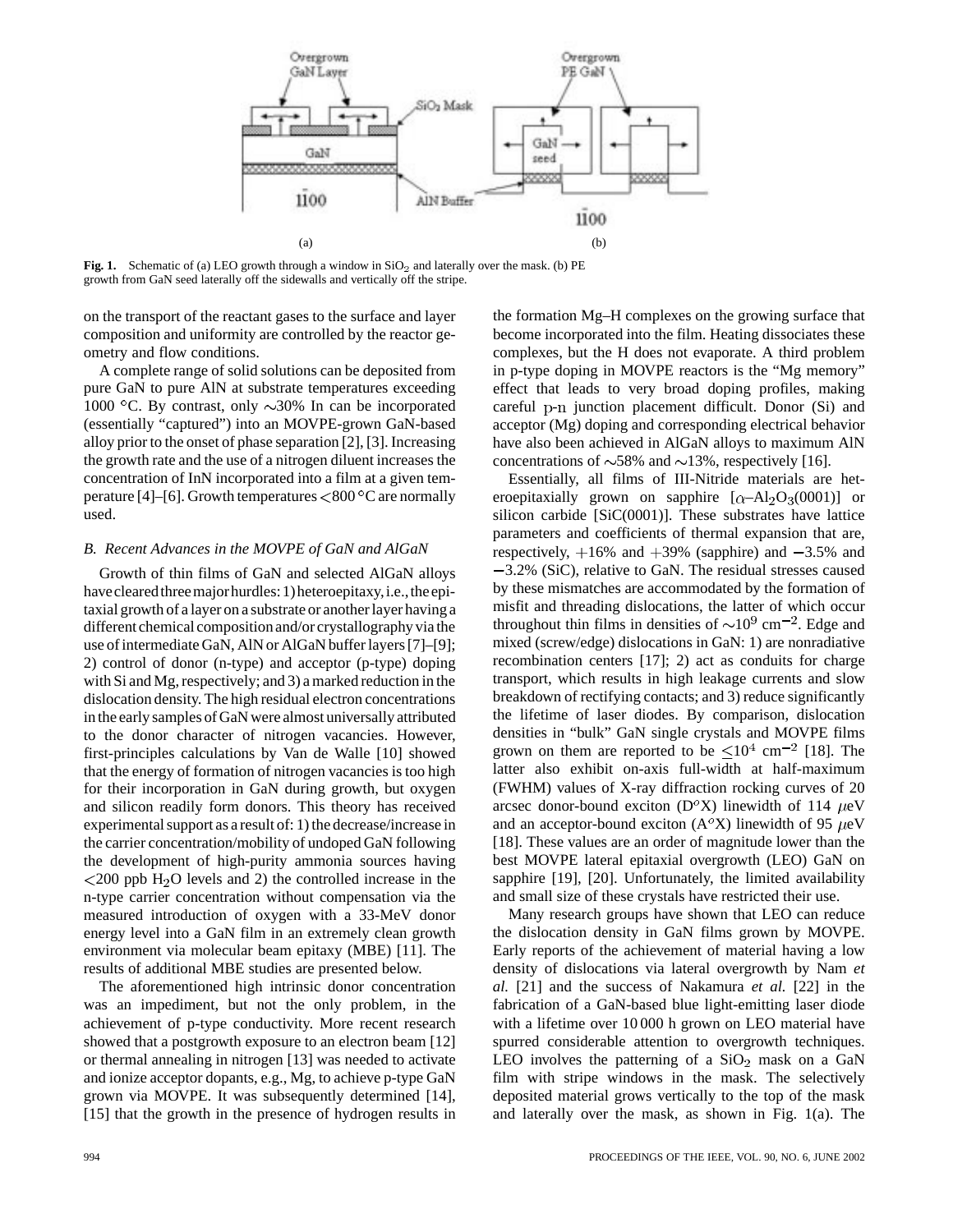

(b)

**Fig. 2.** (a) Cross-sectional TEM micrograph from a stripe along the  $[11\overline{2}0]$  direction. Two distinct regions of high-defect density above the window and of nearly defect-free GaN above the  $SiO<sub>2</sub>$  are clearly visible. (b) Plan view TEM from a GaN stripe. Region A and C correspond to areas over the  $SiO<sub>2</sub>$  and are nearly defect-free. Region B corresponds to the area over the window with a dislocation density of  $8 \times 10^8 - 4 \times 10^9$  cm<sup>-2</sup>.

density of threading dislocations in the laterally overgrown layer is markedly reduced, as evidenced by the transmission electron microscopy (TEM) micrographs shown in Fig. 2 [23]. Pendeoepitaxy (PE) is another overgrowth technique in which GaN seed stripes are etched into the SiC substrate and GaN or AlGaN is regrown laterally and vertically off the stripe regions, as shown in Fig. 1(b). The dislocation density in the laterally grown sidewall regions is reduced by at least four orders of magnitude relative to the  $10^9$  cm<sup>-2</sup> density in the initial GaN seed layer, as shown in the  $Al<sub>0.1</sub> Ga<sub>0.9</sub>N$  film in Fig. 3 [24], [25].

PE incorporates mechanisms of growth exploited by conventional LEO processes with one main advantage, the elimination of the growth mask. Conventional LEO employs a  $SiO<sub>2</sub>$  or SiN mask to stop the vertical propagations of defects into the overgrown material [21]. In PE, GaN selectively grows only off the etched GaN seed, as the substrate acts as a pseudomask and the overgrowth region coalesces and is suspended above the substrate [see Fig. 3(a)]. The elimination of a growth mask has three main advantages.

1) Crystallographic tilt in the overgrown material is significantly reduced. Tilt results in crystallographic mis-



**Fig. 3.** Composite of cross-sectional TEM micrographs of a PE  $\overline{Al}_{0,1}$  Ga<sub>0.9</sub>N film. Note the threading dislocations continue from the GaN stripes into the film.

registry and boundary formation at the region of coalescence [25], [26].

- 2) Diffusion of impurities from the mask into the overgrowth material increases the background donor concentration two orders of magnitude in LEO material [27]; carrier concentrations in PE remain below 1E17  $cm^{-3}$ .
- 3) AlGaN alloys nucleate on mask materials and PE provides a means for growth of low-defect AlGaN films that cannot be accomplished with LEO [28].

Measurement of strain in GaN films grown via PE indicates that the overgrowth or wing material is crystallographically relaxed. The presence of screw- and edge-type dislocations in the stripe and wing areas were determined via  $\omega$  scans of the (0002) and (30 $\overline{3}2$ ) X-ray reflections, as described in [29]. The FWHM values of the rocking curves in the on-axis (0002) reflection compare the concentration of screw-type dislocations while comparisons of off-axis  $(30\overline{3}2)$  FWHM values determine the relative density of edge-type dislocations. Reciprocal space maps of the uncoalesced PE material show a center peak produced by the seed material and two side peaks produced by the two wings when the beam direction is perpendicular to the seed stripe direction. A reduction in screw-type dislocations in the wings with respect to the stripes is indicated by a reduction in FWHM of the (0002) reflections from 646 arcsec to 354 arcsec. The off-axis FWHM of the wing area was 126 arcsec compared to 296 arcsec for the stripe, indicating a reduction in the edge type dislocations as well.

The two wing peaks are shifted with respect to the seed layer peak in both the omega direction and the  $2\theta-\omega$  direction. The omega shift is produced by crystal tilt in the wing regions ( $\sim$ 0.15°) and the 2 $\theta$ - $\omega$  shift is due to strain relaxation in the wing regions. Once free of the strain effects of the substrate, a slight relaxation of both the  $a(-0.07%)$  and  $c(+0.03%)$  lattice parameters was observed in the wing region. An upward shift of the E2 Raman line of approximately 0.7 wave numbers in the wing area with respect to the stripe was observed and indicated a relaxation in the former. A change in the c-axis lattice parameter of  $\sim 0.02\%$  was calculated from the frequency shift [30] and agrees well with the calculated change in  $c$ -axis measured with X-ray diffraction. The wing material is relaxed with less strain and also emits very sharply in photoluminescence (PL). The donor-bound exciton emission peak in the wing material is very sharp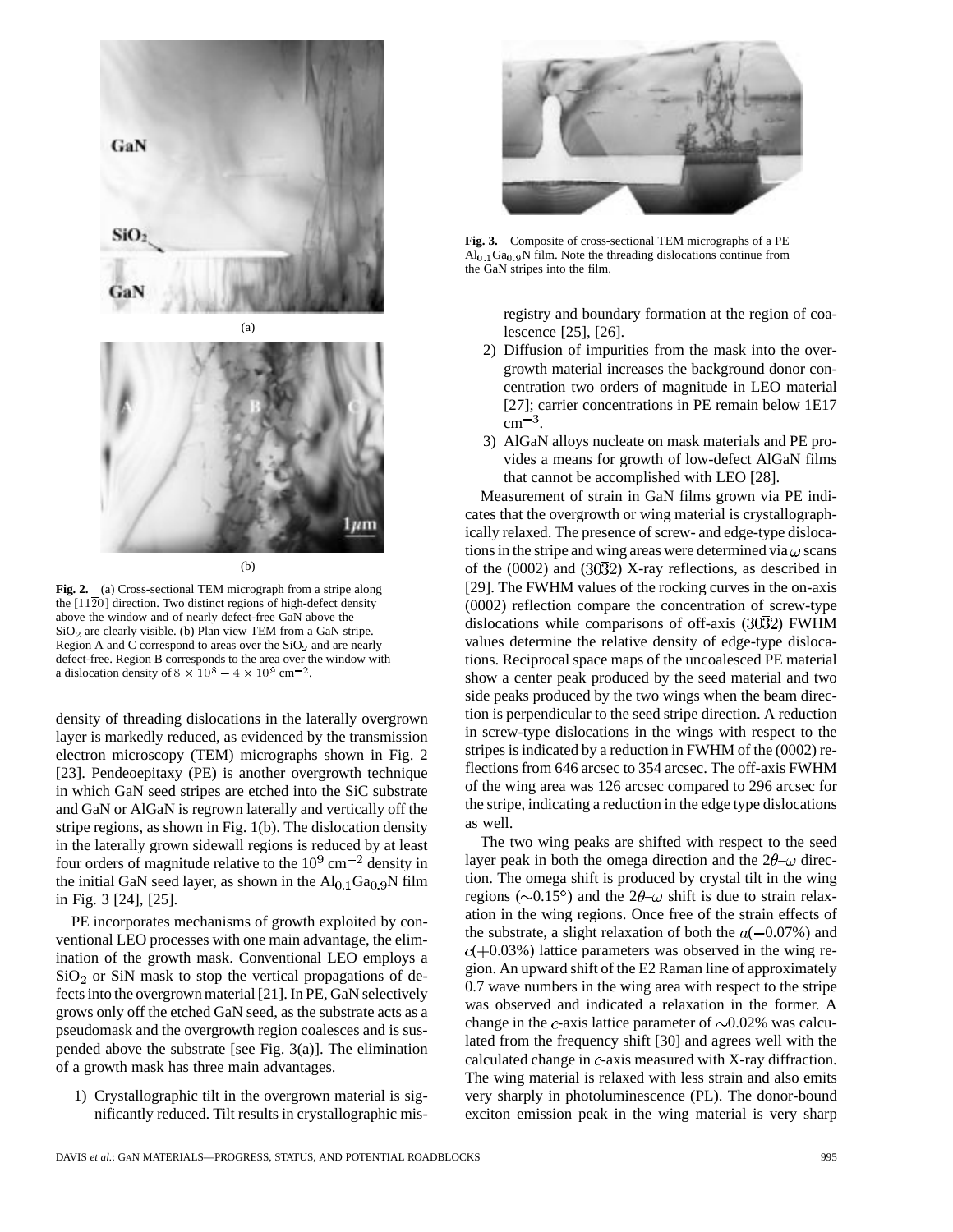with a FWHM value less than 300  $\mu$ eV (below the resolution of the equipment) and is comparable to homoepitaxy GaN grown on bulk GaN crystals [19]. PE growth of wings off the  $(11\overline{2}0)$  surface of a GaN stripe produces a material that is crystallographically relaxed, contains fewer defects compared to the stripe, and is atomically smooth on the  $(11\overline{2}0)$ surface [31].

Recently, considerable achievements in the homoepitaxial growth and doping of GaN thin films and microelectronic device structures on MOVPE-derived GaN films via MBE have been reported. As such, this technique is becoming competitive with MOVPE in some areas for the growth of III-nitrides. The following section details the recent progress and scientific understanding in this arena.

## II. PROGRESS IN THE MOLECULAR BEAM EPITAXY OF GaN AND ITS ALLOYS

The growth of thin films by MBE occurs via reactions between thermal-energy molecular, atomic, or ionized beams of the constituent elements on a heated substrate in ultrahigh vacuum. The film composition depends on the relative arrival rates of the constituent elements that, in turn, depend on the evaporation rates or flow rates of the sources. The growth rate of the film is typically one monolayer per second. Mechanical shutters in front of the beam sources are used to interrupt the beam fluxes and, therefore, start and stop the deposition. Changes in composition can, thus, be abrupt on an atomic scale.

Homoepitaxial growth of GaN by MBE on  $1-2$ - $\mu$ m-thick GaN "template" layers deposited via MOVPE on either sapphire or Si substrates has been investigated at the University of California at Santa Barbara (UCSB) [32] in collaboration with investigators at Infineon. The templates and the  $0.2-0.5$ - $\mu$ m-thick MBE films have Ga polarity and threading dislocation densities in the mid- $10^8 - 10^9$  cm<sup>-2</sup> range [33]. Growth diagrams have been instrumental in MBE growth [34], [35]. A regime within a diagram defines a set of growth conditions, i.e., group-III/group-V ratio versus substrate temperature that produces similar surface properties. Films grown under conditions that produce the same surface structure have been found to have similar properties [34], [35]. As such, these diagrams can be used to identify optimum growth regimes.

The characteristics of GaN surfaces have been studied by reflection high-energy electron diffraction (RHEED) surface reconstructions, atomic force microscopy (AFM), and scanning tunneling microscopy (STM) as a function of growth parameters. There seems to be a universal dependence of the surface morphology on the Ga/N ratio. Several groups [23], [36]–[39] have reported an abrupt transition in surface morphology between films grown under Ga-stable conditions (high Ga/N ratio) and those grown under N-stable conditions (low Ga/N ratios). Under N-stable conditions, films generally have spotty RHEED patterns and rough faceted morphologies. Ga-stable conditions (high Ga/N ratio) generally produce films having streaky RHEED patterns with smooth two-dimensional (2-D) growth morphologies. Ga-droplet formation has been found



**Fig. 4.** (a) Surface structure diagram defining the Ga-flux conditions and substrate temperatures for the Ga droplet, intermediate, and N-stable growth regimes at a constant N flux of 15.2 nm/min. The closed circles, labeled A, B, and C, refer to the growth conditions of the samples shown in the AFM and TEM images. (b) Plot of excess Ga versus 1/kT, where the parameter excess  $Ga = F_{Ga}^* - F_{\text{available}}^N$ . ( $F_{Ga}^*$  is the Ga flux and  $F_{\text{available}}^N$ is the active nitrogen flux that gives rise to growth). The line was fit between the samples exhibiting droplets after growth and those that did not have droplets.

to accompany Ga-stable growth under conditions of high Ga/N ratios and low substrate temperatures [32], [37], [40].

The results of studies at UCSB [41] have defined three MBE growth regimes for GaN. The growth diagram shown in Fig. 4 depicts the Ga-flux conditions and substrate temperatures that define these growth regimes at a constant N flux. Films grown with streaky RHEED patterns that exhibit Ga droplets characterize the "Ga-droplet" regime. These films were observed at low temperatures and high Ga fluxes. Films grown with streaky RHEED patterns that did not have Ga droplets were observed at high temperatures and intermediate Ga fluxes and occurred in the "intermediate" regime. The "N-stable" regime, characterized by films having spotty RHEED patterns, was observed at low Ga fluxes for all temperatures.

The boundary between the N-stable regime and the Ga-stable regime, shown in Fig. 4(a), was determined by the growth rate of the Ga-stable films. The Ga flux was equal to the available N flux. Below this line, the growth is Ga deficient and the Ga flux limits the growth rate [39]. At fluxes above this line, excess Ga is present on the surface and the growth rate was limited by the amount of available nitrogen. Therefore, the growth rate of the films grown under Ga-stable conditions determines the amount of available N flux and, hence, the boundary shown in Fig. 4(a). This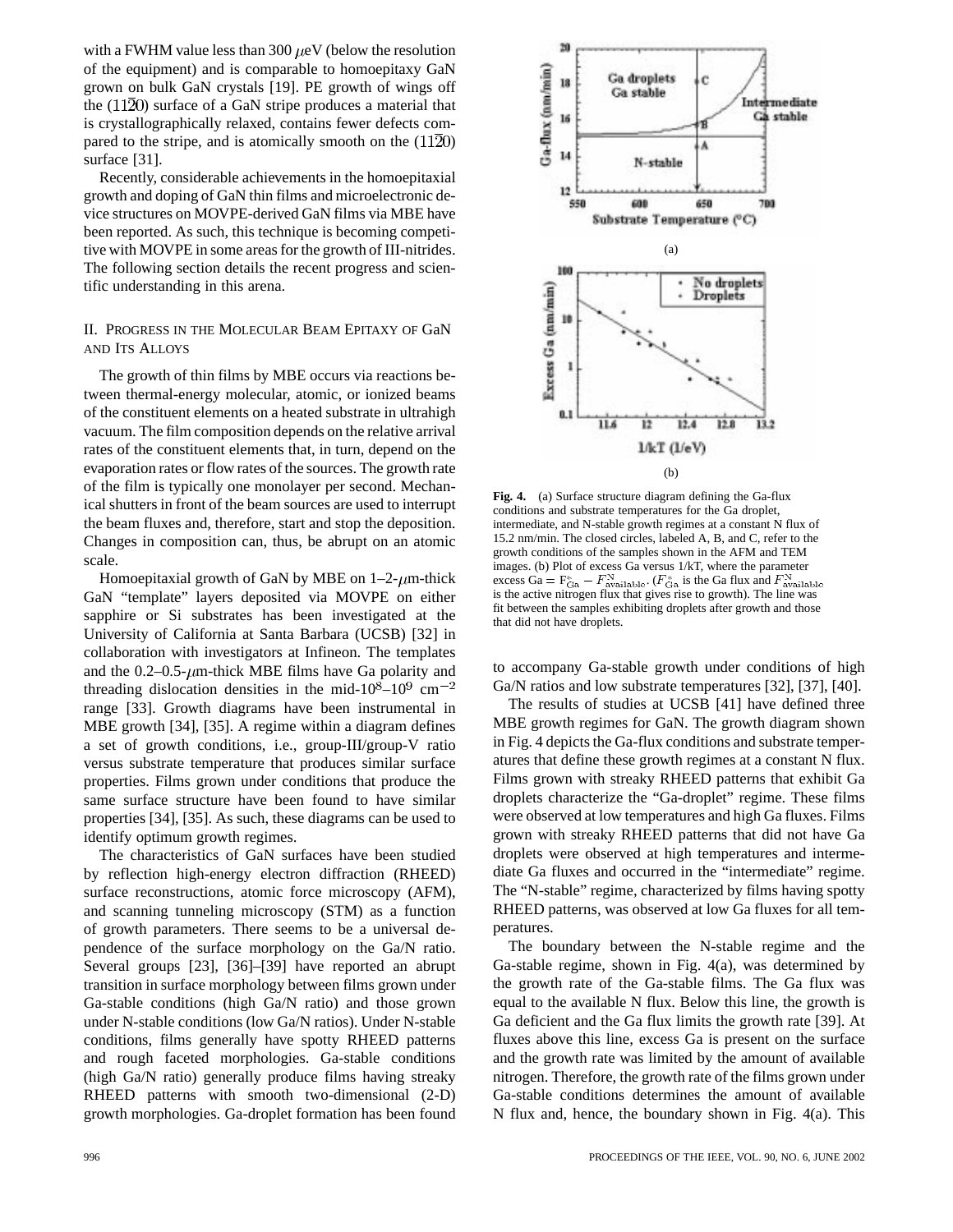

**Fig. 5.** AFM images of GaN samples grown within the (a) N-stable regime (Ga flux  $= 14.5$  nm/min), (b) intermediate regime (Ga flux  $= 15.8$  nm/min), and (c) Ga droplet regime (Ga flux  $=$ 18.2 nm/min).

boundary corresponds to the aforementioned transition between spotty and streaky RHEED patterns. This boundary is constant for all temperatures within the diagram because no temperature dependence was observed in the growth rate of Ga-stable films or N-stable films to at least  $700\degree$ C.

Growing films under various fluxes and temperatures and subsequently observing whether droplets formed during growth determined the boundary between the intermediate growth regime and the Ga-droplet growth regime. The curve shown in Fig. 4(b) was fit between the samples exhibiting droplets and those that did not. It had an Arrhenius dependence with activation energy of 2.832 eV, which corresponds to the activation energy for desorption of Ga from liquid Ga.

Films grown within the N-stable regime have a very rough crater-like morphology, as shown in Fig. 5(a). The surface of the films grown within the intermediate Ga-stable regime [see Fig. 5(b)] have large areas of uniform flat surface between pits with irregular faceted edges. The film grown within the Ga droplet regime [see Fig. 5(c)] shows no pit features and has a uniform atomically flat surface. The mottled appearance of the surfaces grown in the Ga-stable regime is caused by spiral growth about threading dislocations with mixed character. TEM studies on the last samples revealed that the pit features shown in Fig. 5(b) were associated with inclined facets that form at threading dislocations. These facets typically are  $\{10\overline{1}3\}$  or  $\{10\overline{1}4\}$  planes and are the



**Fig. 6.** Growth diagram defining the Ga-flux conditions and substrate temperatures for the Ga droplet, intermediate, and N-stable growth regimes at a constant N flux of 2.8 nm/min. Circles define the conditions used for transport studies for n-type GaN.

#### **Table 1**

RT Mobilities and Carrier Concentrations in Samples Grown Under the Conditions Signified by the Circles Shown in Fig. 6

| Growth<br>regime | Thickness<br>(um) | Mobility<br>$(cm^2/Vs)$ | Carrier conc.<br>$(x10^{16}$ cm <sup>-3</sup> |
|------------------|-------------------|-------------------------|-----------------------------------------------|
| Ga-droplet       | 0.5               | 785                     | 2.1                                           |
| Ga-droplet       | 1.0               | 885                     | 3.0                                           |
| Intermediate     | 1.0               | 1100                    | 3.2                                           |
| Intermediate     | 0.5               | 845                     | 12                                            |
| N-stable         | 05                | insulating              | insulating                                    |

MBE equivalent to the common  ${10\overline{1}1}$  facets observed in MOVPE GaN films.

Room-temperature (RT) transport studies were conducted at UCSB [42] on films grown at a constant substrate temperature within the range of Ga/N ratios shown in Fig. 6. The average mobilities and carrier concentrations determined by Hall measurements on 0.5-mm- and  $1-\mu$ m-thick GaN films grown under the conditions indicated in Fig. 6 by the closed circles and the open circle, respectively, are given in Table 1. The mobilities of the GaN films appear to change with Ga flux and, hence, growth regime. Samples grown under N-stable conditions were highly resistive. All of the Ga-stable samples were conductive and had relatively high mobilities. Within the intermediate regime, the mobility increased with Ga flux from 850 to  $1100 \text{ cm}^2/\text{V}$  s. However, the mobility dropped substantially for the films grown within the Ga-droplet regime. The mobility appears to peak at the highest Ga flux achievable in the intermediate regime just below the boundary line. The average and the highest mobilities in samples grown under the last condition were 1100 and 1190  $\text{cm}^2/\text{V}$  s, respectively. These are among the highest RT mobilities reported for GaN and indicate that the MBE growth conditions have been optimized. The last two values are higher than previously reported and may be due to a reduction in the point defects or complexes for this sample [42]. The substantial decrease in mobility values, shown in Table 1, for the sample grown in the Ga droplet regime is due to the deleterious effects of these droplets. The morphological, optical, and electrical properties of the GaN under the Ga droplets are also inferior to the surrounding material [43].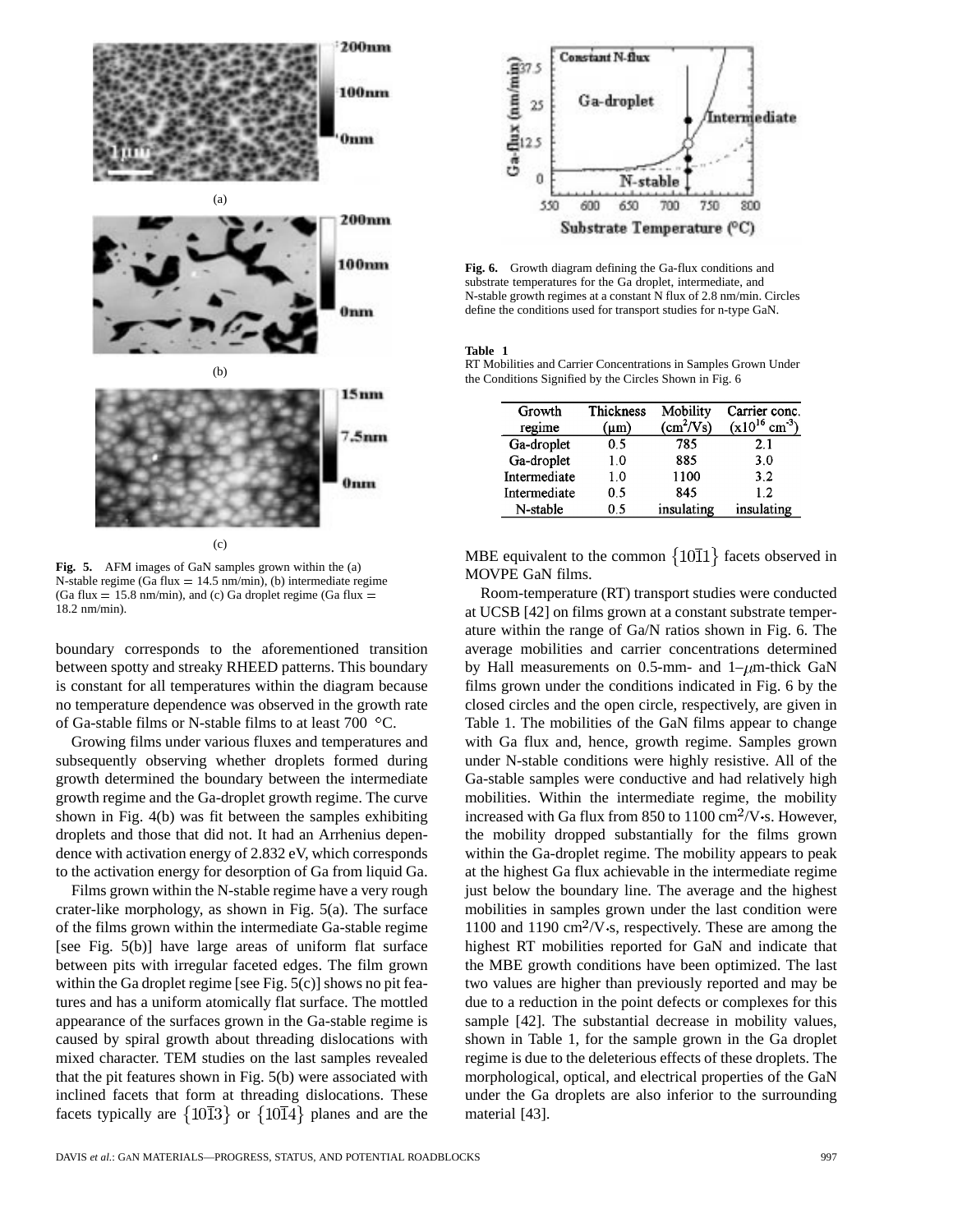As noted above, the commonly introduced acceptor is Mg, which has a thermal activation energy of  $\sim$ 120–200 MeV. Very sharp Mg doping profiles, both at the upper and lower interfaces for buried finite-thickness radio-frequency (RF) plasma MBE-grown layers, and hole mobilities and carrier concentrations comparable to the state-of-the-art MOVPE material have been reported [44] without the necessity for thermal annealing or the presence of the aforementioned "Mg memory" effect that is common in MOVPE reactors. The highest hole mobilities and the best surface morphologies for MBE-derived GaN have been observed at the crossover from the intermediate Ga-rich regime to the Ga-droplet regime in the growth diagram [45].

RF-plasma MBE has also been very successfully used for the development of high mobility 2-D electron gases (2DEGs) in the AlGaN/GaN system. For growth on Ga polar templates, a fixed positive sheet charge exists at the AlGaN/GaN interface due to the discontinuity in the total polarization between AlGaN and GaN. When the AlGaN cap layer exceeds a minimum thickness, a 2DEG forms at the interface. Contrary to results in MOVPE AlGaN/GaN structures, the 2DEG mobility for MBE AlGaN/GaN structures decreases with increasing sheet carrier concentration [46]. This indicates that the dominant scattering mechanism in MBE structures is either alloy scattering or interface roughness and not ionized impurity scattering. Thus, the highest mobilities in MBE structures have been realized at low Al concentrations and now exceed  $60\,000 \text{ cm}^2/\text{V}$  s at 4 K [47], a value about twice as large as reported in the best MOVPE AlGaN/GaN structures. This overall improvement in mobility is likely due to the reduction in unintentional impurity incorporation in the MBE environment. Similar to the results for n-GaN and p-GaN, 2DEGs with superior electrical properties are realized when the growth is conducted at the cross over from the intermediate Ga-rich regime to the Ga-droplet regime [48].

Thin films produced by any technique must be accompanied by characterization to provide both basic scientific understanding of the materials and to inform the grower regarding changes that must be made in the process route to achieve improved properties. Microstructural and electrical properties of the MOVPE and MBE films were described in the foregoing sections. However, these must be accompanied by optical and magnetic resonance studies to obtain important information regarding the vibrational characteristics; the presence, identity, and properties of intentionally and unintentionally introduced impurities that may or may not be electrically active; and the chemical identity and density of point defects and their magnetic properties. The following two sections address the capabilities and recent achievements in optical and magnetic resonance characterization of GaN films.

## III. OPTICAL STUDIES OF UNDOPED AND DOPED GaN **SEMICONDUCTORS**

#### *A. Overview of Selected Techniques*

PL is a sensitive and nondestructive technique for the detection and identification of impurities and other defects

in semiconductors. Electrons and holes optically excited across the forbidden energy gap usually become localized or bound at an impurity or defect before recombining. The identity of the localized center to which they are bound can often be determined on the basis of the binding energies inferred from the spectral positions or from thermal quenching studies. Qualitative information regarding the structural and microstructural characteristics can be accessed from the efficiency and line widths of near band edge PL spectra. A broad scope of phenomena such as excitation, recombination mechanisms, structural defects, and impurities can be investigated. In general, a number of defects present simultaneously in the material can compete at different rates for the photo-excited carriers resulting in radiative or nonradiative recombination processes. Therefore, PL is not adequate to provide the concentration of defects.

Raman scattering (RS) allows one to study vibrational phenomena in solids. Inelastic light scattering in crystals is susceptible to selection rules originating from momentum conservation [49]. Therefore, RS can be used to assess both the structure and microstructure of bulk and epitaxial layers.

Fourier transform infrared (FTIR) absorption is a nondestructive technique to quantify neutral electrically active donors and acceptors. Photons with energies equal to the energy necessary to promote electrons or holes from the ground state to the excited states can be absorbed yielding an intrinsic optical signature of the donors and acceptors. Providing that the excited states are bound to the band by an energy that depends weakly on the nature of the donor or acceptor, the ground-to-excited state transitions of different donors/acceptors are relatively displaced by approximately the difference between their ground state binding energies.

# *B. Recent Progress in the Optical Characterization of GaN Thin Films*

In 1971, Dingle *et al.* reported a seminal paper on low-temperature PL and reflectance studies of GaN films [50]. Films with thicknesses between  $5-20 \mu m$  (type II) and between 100–250  $\mu$ m (type I) had carrier concentrations of  $\sim 10^{18}$  $\text{cm}^{-3}$  and  $\sim 10^{17} \text{ cm}^{-3}$ , respectively. Intense and sharp PL lines and sharp reflectance lines, both assigned to free- and donor-bound excitons, were hallmarks of the improvements in the crystal structure and the microstructure of the films. However, the nature of the background donor (donors) was not known. Acceptor-type doping was very difficult as a result of the high-background n-type carrier concentration. The continuous progress in various growth techniques in combination with the use of an intermediary ("buffer") nucleation layer (NL) has resulted in a considerable reduction in the concentration of background donors [51], [52]. Unintentionally doped (UID) GaN films with high breakdown voltages  $(10^{10} \Omega$ -cm) and n-type ( $\leq 3 \times 10^{17}$  cm<sup>-3</sup>) layers with high mobilities ( $\sim 600 \text{ cm}^2/\text{V}$  s) have been grown [53]. A typical PL spectrum of high resistivity films grown by MOVPE shows the so-called yellow band (2.25 eV) and a blue band around 3.0 eV, which may involve defects responsible for the partial compensation of these films. The sharp lines observed near 3.478 eV have been assigned to recombination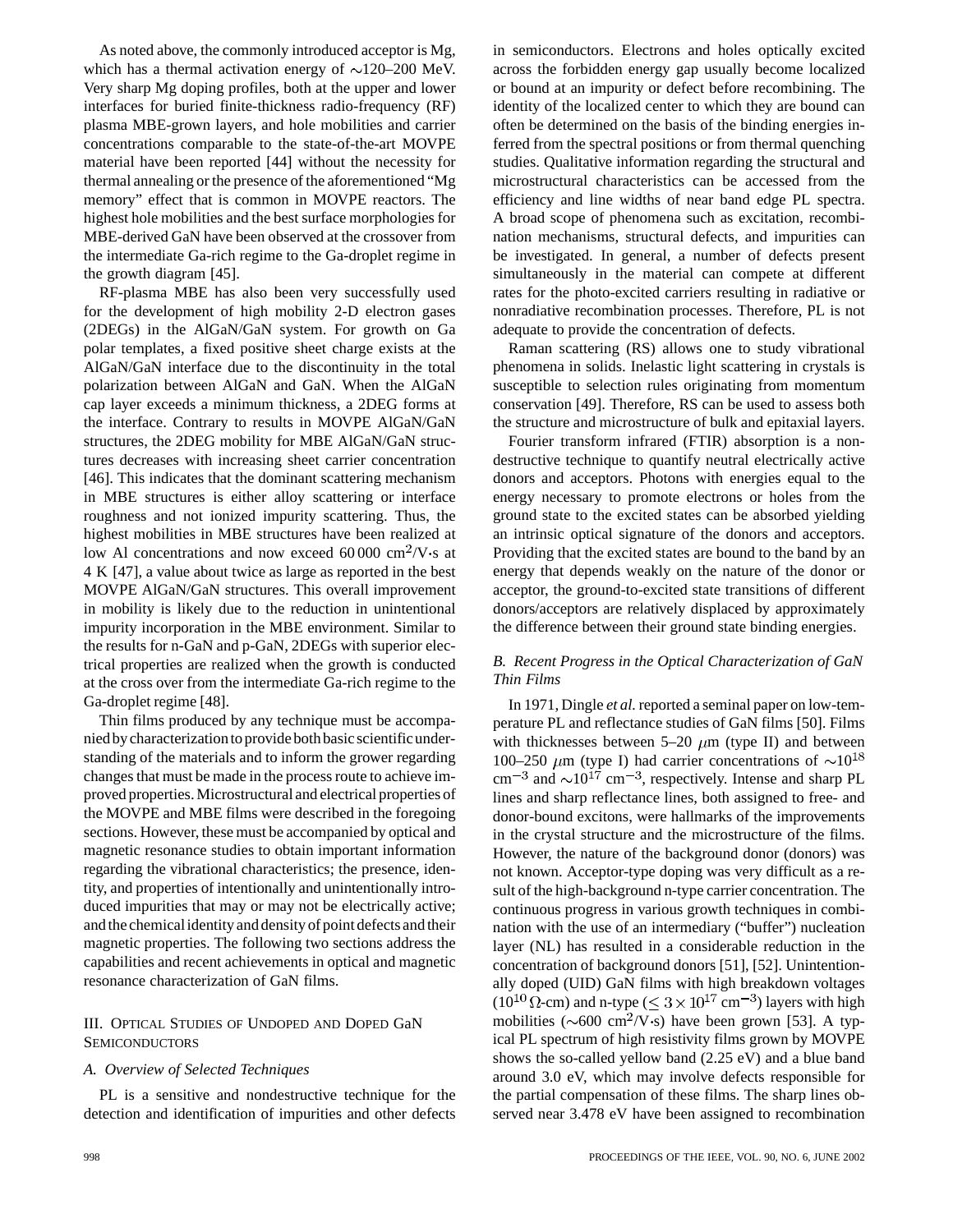

**Fig. 7.** Normalized low-temperature PL spectra of three GaN : Mg HE films deposited by MOCVD on a-face sapphire. Note the line shape change and the red-shift of the peak position with increasing Mg concentration, from 2.5  $\times$  10<sup>18</sup> to 7  $\times$  10<sup>19</sup> cm<sup>-3</sup>. These samples have been postgrowth thermal annealed at 950  $\,^{\circ}$ C. Spectra are corrected for instrumental response.

processes associated with the annihilation of free-excitons (FEs) and excitons bound to a neutral shallow donor  $(D<sup>o</sup>X)$ [54], [55]. Typical values of the  $D^{\circ}X$  full-width-at-half-maximum (FWHM) linewidth at 6 K are  $\leq$ 3 MeV and for FE at  $300 K < 33$  MeV for good UID heteroepitaxial (HE) layers [54]. The RS spectra of such materials showed all the six allowed modes with small FWHM values, which are consistent with wurtzite films without high values of residual stress. The PL spectrum of a typical Si-doped film consists of a weak 2.25-eV band and an intense edge emission assigned to a recombination process associated with  $X-Si<sup>o</sup>$  (i.e., excitons bound to shallow Si donors). Films deposited with these optimized growth conditions have been successfully used for fabrication of high-yield field-effect transistors [56].

As noted above, Mg has a binding energy of  $\geq$ 200 MeV in GaN. As such, only about 1% of the atoms are electrically active at RT. Therefore, a higher doping level is required to provide the RT hole concentrations necessary for device fabrication. However, a deep compensating donor is apparently introduced with increasing activated Mg concentration. The 6-K PL spectra of three GaN films doped with different concentrations of Mg are shown in Fig. 7. Note the shift between curves (a) and (b) and between (b) and (c). The first shift originates from potential fluctuations induced by charged donor and acceptor centers and the latter is assigned to a recombination process involving a deep donor and the Mg acceptor [57], [58].

#### *C. Optical Properties of the State-of-the-Art GaN Films*

The structural and optical properties of homoepitaxial GaN films can be used as a benchmark to which HE GaN films may be compared [59]. To reduce the usual high density of structural defects in HE layers, patterned HE GaN films have been developed for selective deposition of low defect density GaN overlayers, as described in Section I. TEM and X-ray diffraction studies of these LEO layers show that the LEO region contains a lower density of dislocations [60]. However, the regions of coalescence of the lateral growth fronts are characterized by a high concentration of extended defects resulting from the tilting and resultant crystallographic misalignment described in Section I. This problem is considerably reduced in the



**Fig. 8.** First-order polarized RS spectra of a  $\sim$  170- $\mu$ m-thick freestanding GaN template. These spectra are consistent with high crystalline quality relaxed material.

PE films also described in Section I. Another approach to control the propagation of dislocations in HE layers has been the growth of multiple GaN layers with intermediary AlN low-temperature NLs. A considerable increase in carrier mobility has been reported using this approach that may be associated with the reduction in the density of the threading screw dislocations; however, incorporation of a large concentration of donors has been observed in these UID highly strained layers [61].

Freestanding films (FSs) of GaN grown via hydride vapor phase epitaxy (HVPE) with a thickness of  $\sim$ 400  $\mu$ m have been removed from sapphire substrates by laser-assisted liftoff, mechanically polished and reactive-ion etched to yield  $\sim$ 200- $\mu$ m-thick flat and smooth templates that can be used for homoepitaxial growth [62]. These substrates possess a low background donor concentration ( $\leq 2 \times 10^{16}$ )  $\text{cm}^{-3}$ ) and a very high mobility ( $>1200 \text{ cm}^2$ /V·s) at RT [62]. Raman spectra of such films are consistent with X-ray diffraction studies and indicate that the crystallography and defect microstructure of these substrates surpass those of the best conventional MOVPE films and, in contrast to the latter films, possess a low residual strain [63]. The first-order Raman spectra of a representative FS GaN sample measured at RT for different sample orientations and light polarizations are shown in Fig. 8. High-resolution low-temperature PL spectra of a  $12-\mu m$ -thick HE (dotted line, sample 1) film and of a  $150$ - $\mu$ m-thick (sample 2) FS HVPE GaN film are shown in Fig. 9. The spectrum of the FS template shows, in the 3.46–3.52-eV region, emission lines assigned to the ground and excited states of the FE A (labeled  $FX_A^1$  and  $FX_A^2$ , respectively) and the dominant  $D^oX$ [54], [55]. At  $\sim$ 3.45 eV, the two-electron satellite spectrum resulting from the recombination processes in which the  $D<sup>o</sup>$  is left in an excited state after the excitons annihilation is observed. Also observed are the one-phonon replicas of all features listed above for energies below 3.42 eV. The spectrum of sample 1 shows most of the observed features. However, all features are smeared and shifted to higher energy due to inhomogeneous broadening and the residual compressive strain. The FWHM of the  $D^{\circ}X$  for sample 1 is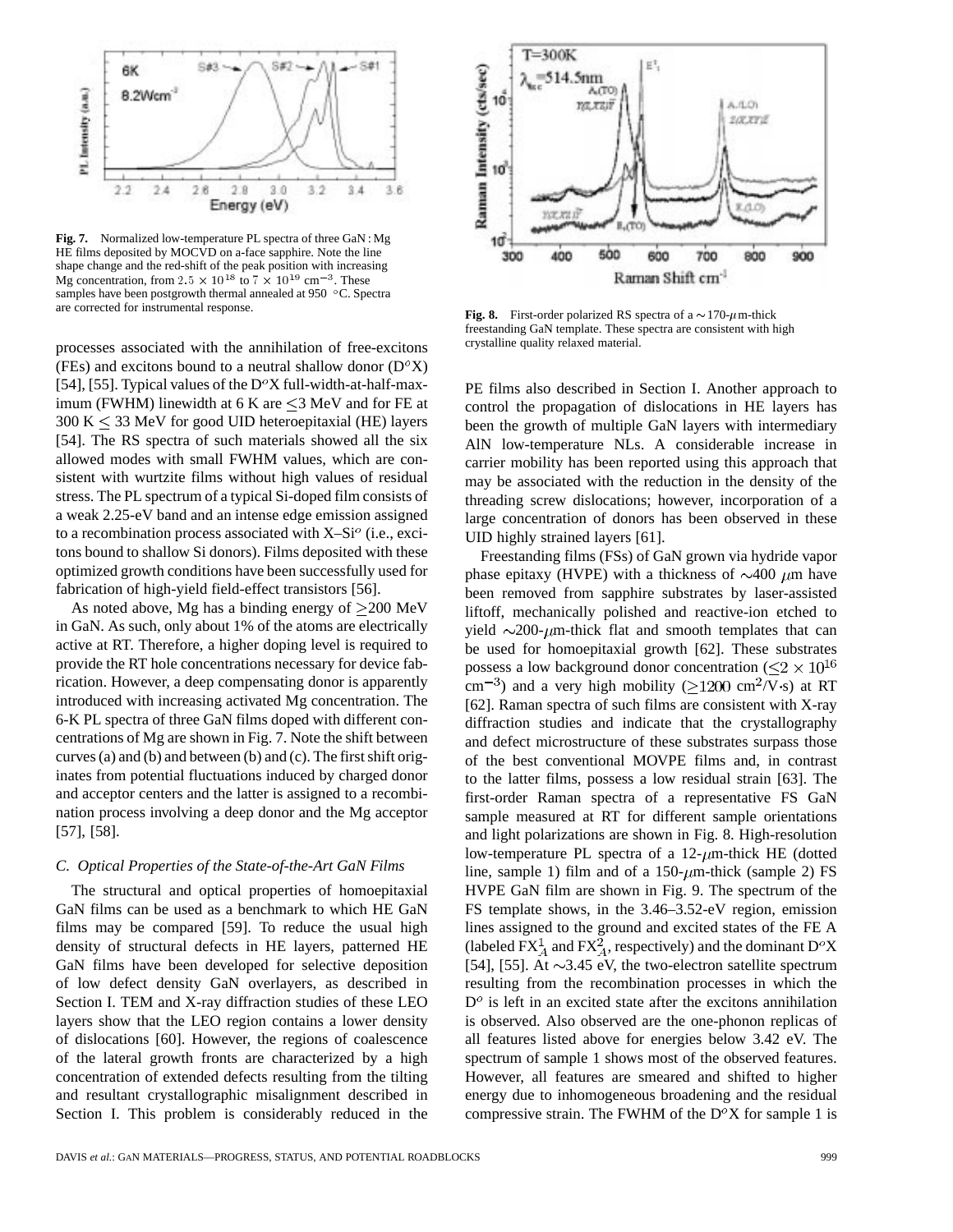

**Fig. 9.** High-resolution band edge PL spectra of two representative HVPE samples. Sample 1 is still on the sapphire substrate and sample 2 was removed using a laser liftoff technique. Presence of a variety of sharp excitonic lines in this spectral region confirms the single crystalline nature and the low densities of dislocations and other defects in both samples.

2.69 MeV; for sample 2, it is only 370  $\mu$ eV [64]. A 6.2-MeV shift to higher energy resulting from the compressive strain has been measured for sample 1. The results of detailed FTIR and secondary ion mass spectrometry (SIMS) studies conducted on these samples have revealed two pervasive donors. The more shallow and the deeper donors are Si and O, with binding energies of 30.19  $\pm$  0.1 MeV and 33.21  $\pm$ 0.1 MeV, respectively [65].

#### IV. CHARACTERIZATION OF DEFECTS IN GaN AND RELATED ALLOYS BY MAGNETIC RESONANCE TECHNIQUES

#### *A. Overview of the Techniques*

The interaction of the electronic spin and an applied magnetic field splits the ground and excited states associated with point defects, e.g., dopants, transition metals, vacancies, interstitial atoms, and antisites, into two or more levels. In principle, transitions between these levels can be detected by spin resonance techniques such as electron paramagnetic resonance (EPR) and optically detected magnetic resonance (ODMR). In addition to giving important information such as chemical identification of the defect through Zeeman splittings  $(q \text{ factors})$  and resolved hyperfine (HF) structure, EPR can provide a quantitative measure of the defect densities in the material. Though not quantitative, ODMR combines the attributes of EPR with the sensitivity and selectivity of PL. In particular, this technique gives information on the magnetic properties of the optically excited donor and acceptor states,

e.g., that participate directly (or sometimes indirectly) in radiative recombination processes [66].

#### *B. Magnetic Resonance Research on III-Nitrides*

Very little magnetic resonance work on GaN and related materials was reported prior to 1990. One example is the nuclear magnetic resonance (NMR) experiments performed on GaN bulk powders that gave the magnitude of the electric field gradients at the host lattice sites [67]. In parallel with the dramatic advances in materials growth and device development, an international effort has been ongoing since that time to obtain a better understanding of the properties of residual defects and dopants in GaN through magnetic resonance techniques. Most of the EPR and ODMR have been performed on as-grown (n-type and highly resistive) and Si-, Mg-, or Be-doped wurtzite (hexagonal) GaN HE layers [68]–[72] with little work reported for zincblende (cubic) GaN [73]. Some research (mainly EPR) has been conducted on n-type (as-grown or Si-doped)  $Al_xGa_{1-x}N$  HE layers [74], [75] and, surprisingly, little magnetic resonance has been reported for InGaN epitaxial layers with the exception of In<sub>x</sub>Ga<sub>1-x</sub>N-based light-emitting diode structures [76], [77].

A variety of defects of donor and acceptor character have been revealed by EPR, ODMR, and related techniques in these GaN-based materials and device structures. However, their microscopic identities have been a challenge based on the absence of resolved HF structure in most cases. Some exceptions where defect identification has been possible include residual transition metals in GaN such as Fe, Ni, Mn, and Cu as well as Ga interstitial-related defects observed recently by ODMR on IR emission from electron-irradiated GaN [78]. Examples of magnetic resonance characterization of defects in GaN and related alloys are given below.

The EPR spectra obtained at 9.5 GHz for as-grown (n-type) GaN and  $\text{Al}_x\text{Ga}_{1-x}\text{N}$  ( $x = 0.12$  and 0.26) HE layers grown on 6H–SiC(0001) by MOVPE are shown in the top half of Fig. 10. A single line with axial symmetry about the c axis with  $g_{\parallel} = 1.9515$  and  $g_{\perp} = 1.9485$  is found from the GaN film and has been firmly established as a "fingerprint" for shallow donors/conduction electrons [68]. The small shift (i.e.,  $\Delta q \sim 0.05$ ) from the free-electron  $g$  value of 2.0023 is in good agreement with that predicted from multiband  $k \cdot p$  effective-mass (EM) theory [68], [75]. It is generally agreed that likely candidates for residual shallow donors in these materials are Si and O. Unfortunately, in contrast to the case of Si, where the EPR is much sharper and different donors could be distinguished by their  $q$  values [79], it is not expected that a difference in  $g$  values can be detected for shallow donors with similar binding energies in GaN. For the EPR of shallow donors in  $\text{Al}_x\text{Ga}_{1-x}\text{N}$ , the monotonic increase of the q values (see inset in Fig. 10) toward the value of two with increasing Al mole fraction reflects the decrease in spin-orbit splittings of the valence and upper conduction bands and the increase of the interband energies [74], [75].

EPR is particularly useful to determine the neutral acceptor concentrations in p-type Mg-doped GaN without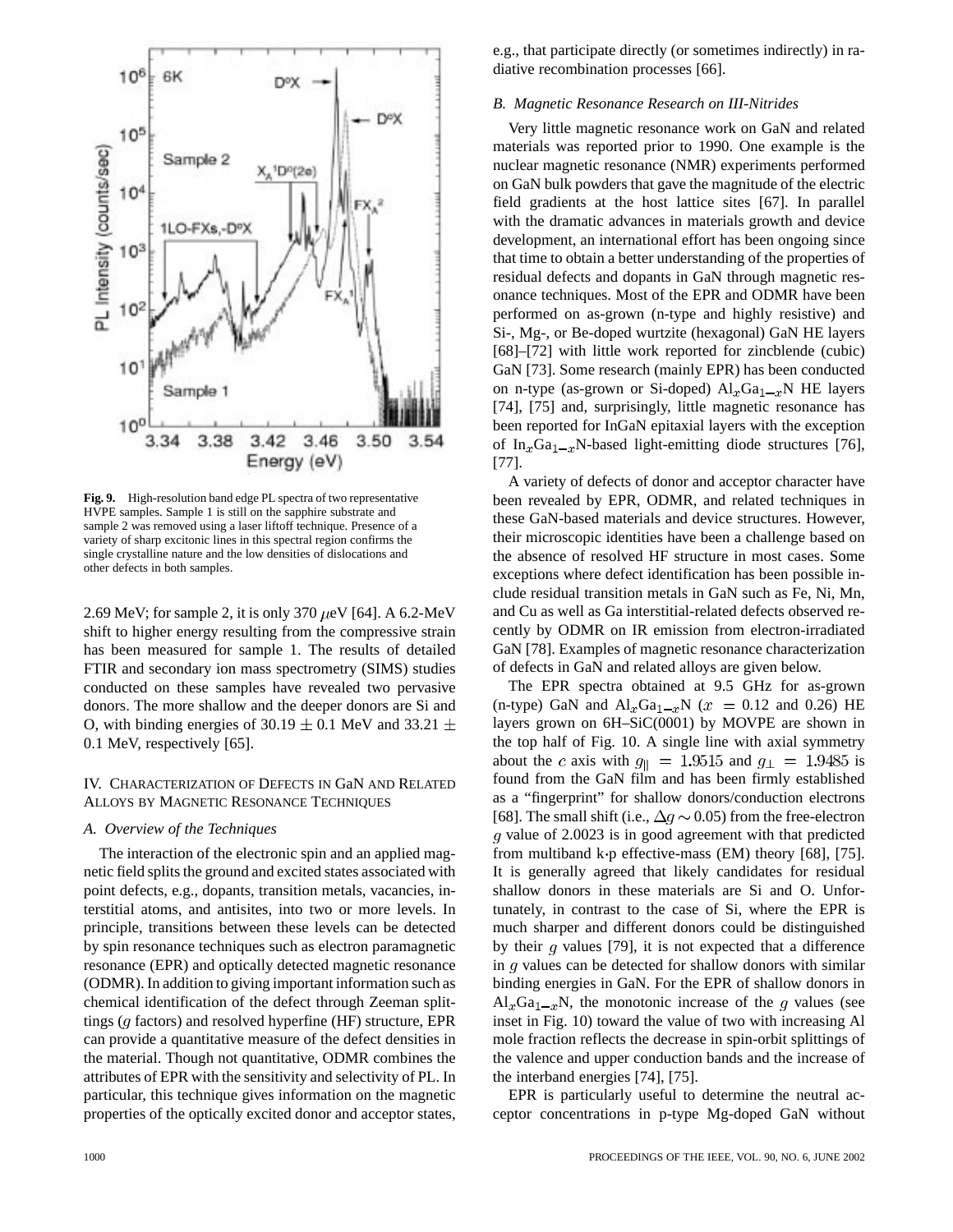

**Fig. 10.** Top: EPR spectra found at 9.5 GHz for as-grown (n-type) GaN and  $\text{Al}_x\text{Ga}_{1-x}$ N epitaxial layers. Also shown is a plot of the donor g values versus Al mole fraction. Closed symbols are from [74], open symbols are from [75]. Circles: g factors with **B** || c; triangles: g factors with  $\mathbf{B} \perp c$ . Bottom: EPR spectra for a Mg-doped (p-type) GaN film.

the need for contacts or the high temperatures required (due to the large ionization energy of  $\sim$ 200 MeV) for Hall effect measurements. For example, representative spectra obtained for a Mg-doped GaN sample grown on sapphire by MOVPE with a RT free hole carrier density of  $\sim$ 1.7  $\times$  $10^{17}$  cm<sup>-3</sup> are shown in the bottom half of Fig. 10. A single resonance is found with  $g_{\parallel} = 2.10$  and  $g_{\perp} = 1.99$  and a spin density of  $\sim$ 4  $\times$  10<sup>19</sup> cm<sup>-3</sup>. This feature is assigned to shallow Mg acceptors based on the similarity of the EPR spin density with the concentration of electronically active Mg acceptors determined by temperature-dependent Hall effect and the total Mg level as revealed by SIMS. In addition, similar magnetic resonance parameters have been found from ODMR studies of shallow Mg acceptors [80] involved in shallow donor–shallow acceptor recombination (ZPL at  $\sim$ 3.27 eV) from Mg-doped GaN.

The PL most studied in GaN by ODMR during the last decade is the ubiquitous 2.2-eV emission band [69]–[71]. The spectra obtained using this technique at 24 GHz from n-type (as-grown or Si-doped) GaN epitaxial layers grown by MOVPE, HVPE, and MBE are shown in Fig. 11. The spectra are very similar in spite of the radically different growth techniques. The sharp line with  $g_{\parallel} = 1.951$  and  $g_{\perp} = 1.948$  is assigned to (EM) shallow donors based on the EPR work [68]. Most groups associate the broader feature with  $g_{\parallel} = 1.989$ and  $g_{\perp} = 1.992$  to deep defects. This center was first assigned to deep donors [69] from the small negative g-shift rel-



**Fig. 11.** ODMR obtained at 24 GHz on the 2.2-eV "yellow" PL band from n-type GaN grown by CVD, HVPE, and MBE. Inset: ODENDOR spectra found on the shallow donor resonance from an as-grown (highly resistive) GaN sample [83]. Features are attributed to  $e^{i\Theta}$ ,  $\overline{e}$ <sup>1</sup>Ga host lattice nuclei that sense the WZ crystal field and local strains through the nuclear quadrupole interaction. Similar ODENDOR has been reported on the  $g = 1.992$  deep defect ODMR [71].

ative to the free-electron  $q$ -value of 2.0023. However, based on the observation of similar g-shifts for Mg-shallow acceptors in subsequent EPR and ODMR studies (e.g.,  $q_{\perp}$ ) 1.99), the donor or acceptor character of this deep center is an open question from a magnetic resonance viewpoint. It has been suggested from the results of other techniques [81] and theory [82] that deep levels, associated with Ga vacancies or their complexes, are involved in 2.2-eV PL. More sophisticated magnetic resonance techniques have been applied to determine the origins of both this deep defect and residual shallow donors in GaN. In particular, several groups have performed optically detected electron-nuclear doubleresonance experiments [71], [83], [84] on the 2.2-eV band, but evidence has only been found for NMR associated with  $69,71$ Ga lattice nuclei (see inset in Fig. 11).

Researchers at Lehigh University have recently demonstrated an elegant example of the potential of magnetic resonance to provide microscopic identification of defects in GaN [78]. In particular, isolated interstitial Ga atoms were observed in undoped (n-type) GaN after irradiation *in-situ* at 4.2 K with 2.5-MeV electrons. In addition to the EM donor signal, a new defect (referred to as L5) was observed with well-resolved HF structure due to a single  $I = 3/2$  Ga nucleus. The spectra are composed of two sets of four lines associated with the two Ga nuclear isotopes  $(^{69}Ga, 60\%$  abundant;  $^{71}$ Ga, 40% abundant). The strength of the HF interaction  $(A_{\parallel}, \perp \sim 4 \text{ GHz})$  that describes the coupling between the electronic and nuclear spins indicates that L5 is a deep level. Overall, these results provide great promise for identification of other lattice defects in GaN and related materials.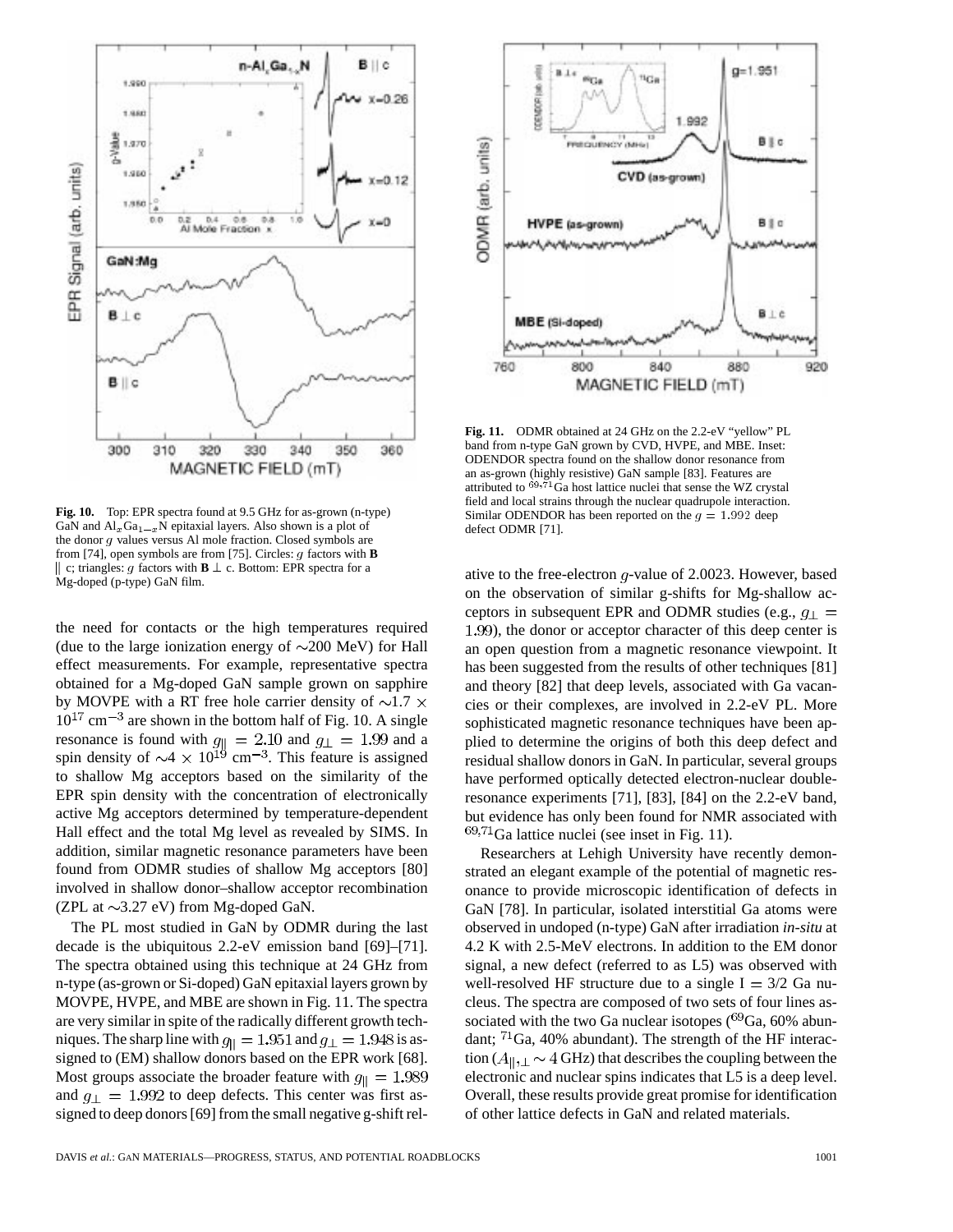#### V. SUMMARY

HE growth of (Al, In, Ga)N compounds and alloys at high rates, excellent compositional control, and uniformity over large areas, low background carrier concentrations, and donor (Si) and acceptor (Mg) doping have been accomplished via MOVPE on sapphire, SiC, and bulk GaN substrates. However, the Mg memory effect in the system is a significant problem. LEO and/or PE produce GaN and AlGaN continuous layers with a reduced density of dislocations, a reduced strain, and strong sharp optical emission; however, tilting and coalescence boundaries are produced by the laterally growing material.

Very high electron mobilities in both n-type GaN and in 2DEGs at the AlGaN/GaN interface have been realized by RF plasma-assisted MBE of these materials on thin-film GaN substrates at the crossover from the intermediate growth regime to the droplet regime in the growth diagram. Transport properties and the sharpness of the Mg doping profiles in p-type GaN exceed the best achieved via MOVPE. In addition, there is no Mg memory effect. Heterogeneous growth, substrate temperature uniformity, and flux control are the significant challenges for MBE.

PL results of MOVPE-derived UID HE GaN films showed sharp lines near 3.478 eV due to recombination processes associated with the annihilation of FEs and excitons bound to a neutral shallow donor  $(D<sup>o</sup>X)$ . For good HE films, FWHM linewidths for  $D^{\circ}X$  at 6 K are  $\leq$ 3 MeV and for FE at 300 K are  $\leq$ 33 MeV. The RS spectra of such materials showed all the six allowed modes with small FWHM values. The PL spectrum of a typical Si-doped film consists of a weak 2.25-eV band and an intense edge emission assigned to recombination process associated with  $X-Si<sup>o</sup>$ . A deep compensating donor is introduced with increasing concentration of the Mg acceptor. The spectrum of HVPE-derived FS GaN templates shows, within the 3.46–3.52-eV region, emission lines assigned to the excited state of the FE A (FX<sup>1</sup><sub>A</sub>) and the dominant D<sup>o</sup>X. At  $\sim$ 3.45 eV, the two-electron satellite spectrum resulting from the recombination processes in which the  $D<sup>o</sup>$  is left in an excited state after the excitons annihilation is observed. FTIR and SIMS studies conducted on the FS samples have revealed the pervasive donors to be Si and O.

The EPR for n-type GaN and  $\text{Al}_x\text{Ga}_{1-x}\text{N}$  HE layers shows single lines with axial symmetry about the  $c$  axis with  $g_{\parallel}$  and  $g_{\perp}$  between 1.94 and 1.99. This has been established as a "fingerprint" for shallow donors/conduction electrons. EPR for p-type GaN samples reveals a single resonance feature with  $g_{\parallel} = 2.10$  and  $g_{\perp} = 1.99$ , which has been assigned to shallow Mg acceptors. ODMR of the 2.2-eV emission band from n-type GaN epitaxial layers grown by MOVPE, HVPE, and MBE are similar. The sharp line with  $g_{\parallel}$  = 1.951 and  $g_{\perp}$  = 1.948 has been assigned to shallow donors. Most groups associate the broader feature with  $g_{\parallel} = 1.989$  and  $g_{\perp} = 1.992$  to deep defects whose electronic character remains controversial. ODMR measurements of electron-irradiated GaN have identified the  $Ga<sub>i</sub>$ based on well-resolved HF structure.

#### **REFERENCES**

- [1] S. Jingxi, J. M. Redwing, and T. F. Kuech, "Model development of GaN MOVPE growth chemistry for reactor design," *J. Electron. Mater.*, vol. 29, pp. 2–9, Jan. 2000.
- [2] N. Elmasry, E. Piner, S. Liu, and S. Bedair, "Phase separation in InGaN grown by metal–organic chemical vapor deposition," *Appl. Phys. Lett.*, vol. 72, pp. 40–42, Jan. 1998.
- [3] M. McCluskey, L. Romano, B. Krusor, D. Bour, N. Johnson, and N. Brennan, "Phase separation in InGaN/GaN multiple quantum wells," *Appl. Phys. Lett.*, vol. 72, pp. 1730–1732, Apr. 1998.
- [4] S. M. Bedair, F. G. McIntosh, J. C. Roberts, E. L. Piner, K. S. Boutros, and N. A. El-Masry, "Growth and characterization of in-based nitride compounds," *J. Cryst. Growth*, vol. 178, pp. 32–44, June 1997.
- [5] S. Keller, B. P. Keller, D. Kapolnek, U. K. Mishra, S. P. DenBaars, I. K. Shmagin, R. M. Kolbas, and S. Krishnankutty, "Growth of bulk InGaN films and quantum wells by atmospheric pressure metal–organic chemical vapor deposition," *J. Cryst. Growth*, vol. 170, pp. 349–352, Jan. 1997.
- [6] S. Keller, B. P. Keller, D. Kapolneck, A. C. Abare, H. Masui, L. A. Coldren, U. K. Mishra, and S. P. DenBaars, "Growth and characterization of bulk InGaN films and quantum wells," *Appl. Phys. Lett.*, vol. 68, pp. 3147–3149, May 1996.
- [7] S. Nakamura, "GaN growth using GaN buffer layer," *Jpn. J. Appl. Phys.*, vol. 30, pp. L1705–L1707, Oct. 1991.
- [8] H. Amano, N. Sawaki, I. Akasaki, and Y. Toyoda, "Metal–organic vapor phase epitaxial growth of a high quality GaN film using an AlN buffer layer," *Appl. Phys. Lett.*, vol. 48, pp. 353–355, Feb. 1986.
- [9] W. Weeks, M. D. Bremser, K. Ailey, E. Carlson, W. Perry, and R. F. Davis, "GaN thin films deposited via organometallic vapor phase epitaxy on 6H–SiC(0001) using high-temperature monocrystalline AlN buffer layers," *Appl. Phys. Lett.*, vol. 67, pp. 401–403, May 1995.
- [10] C. Van de Walle, C. Stampfl, and J. Neugebauer, "Theory of doping and defects in III–V nitrides," *J. Cryst. Growth*, vol. 189/190, pp. 505–510, June 1998.
- [11] A. J. Ptak, L. J. Holbert, C. H. Swartz, L. Wang, N. C. Giles, T. H. Myers, G. C. B. Braga, J. A. Freitas, D. D. Koleske, R. L. Henry, A. E. Wickenden, C. Tian, A. Hockett, S. Mithra, and P. Van Lierde, presented at the 43rd Electronic Materials Conf., Notre Dame, IN, 2001.
- [12] H. Amano, M. Kito, K. Hiramatsu, and I. Akasaki, "P-type conduction in Mg-doped GaN treated with low-energy electron beam irradiation (LEEBI)," *Jpn. J. Appl. Phys.*, pt. 2, vol. 28, pp. L2112–L2114, Dec. 1989.
- [13] S. Nakamura, "Thermal annealing effects on P-type Mg-doped GaN films," *Jpn. J. Appl. Phys.*, vol. 31, pp. L139–L142, Feb. 1992.
- [14] W. Gotz, N. M. Johnson, J. Walker, D. P. Bour, and R. A. Street, "Activation of acceptors in Mg-doped GaN grown by netalorganic chemical vapor deposition," *Appl. Phys. Lett.*, vol. 68, pp. 667–669, Jan. 1996.
- [15] M. Miyachi, T. Tanaka, Y. Kiumur, and H. Ota, "The activation of Mg in GaN by annealing with minority-carrier injection," *Appl. Phys. Lett.*, vol. 72, pp. 1101–1103, Mar. 1998.
- [16] M. D. Bremser, W. G. Perry, O. H. Nam, D. P. Griffis, R. Loesing, D. A. Ricks, and R. F. Davis, "Acceptor and donor doping of AlGaN thin film alloys grown on 6H–SiC(0001) substrates via metal–organic vapor phase epitaxy," *J. Electron. Mater.*, vol. 27, pp. 229–232, Apr. 1998.
- [17] T. Sugahara, H. Sato, M. Hao, Y. Naoi, S. Kurai, S. Tottori, K. Yamashita, K. Nishino, L. T. Romano, and S. Sakai, "Direct evidence that dislocations are nonradiative recombination centers in GaN," *Jpn. J. Appl. Phys.*, vol. 37, pp. L398–L400, Apr. 1998.
- [18] M. Leszczynski, B. Beaumont, E. Frayssinet, W. Knap, P. Prystawko, T. Suski, I. Grzegory, and S. Porowski, "GaN homoepitaxial layers grown by metal–organic chemical vapor deposition," *Appl. Phys. Lett.*, vol. 75, pp. 1276–1278, Aug. 1999.
- [19] C. Kirchner, V. Schwegler, F. Eberhard, M. Kamp, K. J. Ebeling, K. Kornitzer, T. Ebner, K. Thonke, R. Sauer, P. Prystawko, M. Leszczynski, I. Grzegory, and S. Porowski, "Homoepitaxial growth of GaN by metal–organic vapor phase epitaxy: A benchmark for GaN technology," *Appl. Phys. Lett.*, vol. 75, pp. 1098–1100, Aug. 1999.
- [20] B. Beaumont, M. Vaille, G. Nataf, A. Bouille, J. C. Guillaume, P. Vennegues, S. Haffouz, and P. Gibart, "Mg-enhanced lateral overgrowth of GaN on patterned GaN/sapphire substrate by selective metal organic vapor phase epitaxy," *MRS Internet J. Nitride Semicond. Res.*, vol. 3, p. 20, 1998.
- [21] O. H. Nam, M. D. Bremser, T. S. Zheleva, and R. F. Davis, "Lateral epitaxy of low defect density GaN layers via organometallic vapor phase epitaxy," *Appl. Phys. Lett.*, vol. 71, pp. 2638–2640, Nov. 1997.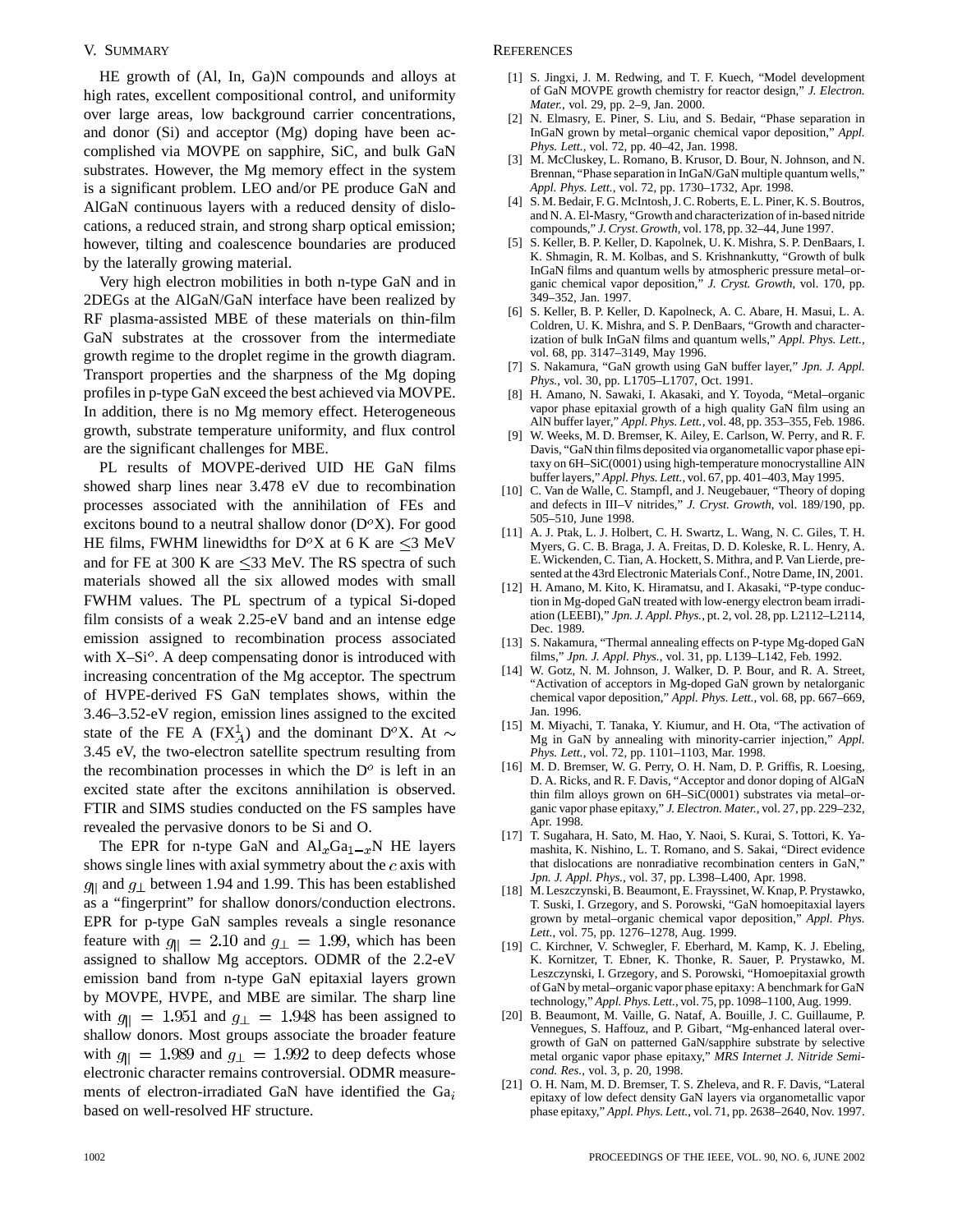- [22] S. Nakamura, "InGaN/GaN/AlGaN-based laser diodes with an estimated lifetime of longer than 10 000 hours," *MRS Bullet.*, vol. 23, pp. 37–43, May 1998.
- [23] O. H. Nam, T. S. Zheleva, M. D. Bremser, and R. F. Davis, "Lateral epitaxial overgrowth of GaN films on  $SiO<sub>2</sub>$  areas via metal–organic vapor phase epitaxy," *J. Electron. Mater.*, vol. 27, pp. 233–237, Mar. 1998.
- [24] T. Zheleva, S. Smith, D. Thomson, and K. Linthicum, "Pendeo-epitaxy—A new approach for lateral growth of gallium nitride films," *J. Electron. Mater.*, vol. 28, pp. L5–L8, Apr. 1999.
- [25] R. F. Davis, T. Gehrke, K. J. Linthicum, T. S. Zheleva, E. A. Preble, P. Rajagopal, C. A. Zorman, and M. Mehregany, "Pendeo-epitaxial growth of thin films of gallium nitride and related materials and their characterization," *J. Cryst. Growth*, vol. 225, pp. 134–140, May 2001.
- [26] T. Gehrke, K. J. Linthicum, E. Preble, P. Rajagopal, C. Ronning, C. Zorman, M. Mehregany, and R. F. Davis, "Pendeo-epitaxial growth of gallium nitride on silicon substrates," *J. Electron. Mater.*, vol. 29, pp. 306–310, Mar. 2000.
- [27] F. Bertram, T. Riemann, J. Christen, A. Kaschner, A. Hoffmann, C. Thomsen, K. Hiramatsu, T. Shibata, and N. Sawaki, "Strain relaxation and strong impurity incorporation in epitaxial laterally overgrown GaN: Direct imaging of different growth domains by cathodoluminescence microscopy and micro-raman spectroscopy," *Appl. Phys. Lett.*, vol. 74, pp. 359–361, Jan. 1999.
- [28] T. Gehrke, K. J. Linthicum, D. B. Thomson, P. Rajagopal, A. D. Batchelor, and R. F. Davis, "Pendeo-epitaxy of gallium nitride and aluminum nitride films and heterostructures on silicon carbide substrate," *MRS Internet J. Semicond. Res.*, vol. 4S1, 1999.
- [29] H. Heinke, V. Kirchner, S. Einfeldt, and D. Hommel, "Analysis of the defect structure of epitaxial GaN," *Phys. Stat. Sol. (a)*, vol. 176, pp. 391–395, Nov. 1999.
- [30] C. Kisielowski, J. Kruger, S. Runimov, T. Suski, J. W. Ager, III., E. Jones, Z. Liliental-Weber, M. Ruben, E. R. Weber, M. D. Bremser, and R. F. Davis, "Strain-related phenomena in GaN thin films," *Phys. Rev. B*, vol. 54, pp. 17 745–17 753, Dec. 1996.
- [31] A. M. Roskowski, P. Q. Miraglia, E. A. Preble, S. Einfeldt, T. Stiles, R. F. Davis, J. Schuck, R. Grober, and U. Schwarz, "Strain and dislocation reduction in maskless pendeo-epitaxy GaN thin films," *Phys. Stat. Sol. (a)*, vol. 188, no. 2, pp. 729–732, Nov. 2001.
- [32] E. J. Tarsa, B. Heying, X. H. Wu, P. Fini, S. P. DenBaars, and J. S. Speck, "Homoepitaxial growth of GaN under Ga-stable and N-stable conditions by plasma-assisted molecular beam epitaxy," *J. Appl. Phys.*, vol. 82, no. 11, pp. 5472–5479, Dec. 1997.
- [33] X. H. Wu, L. M. Brown, D. Kapolnek, S. Keller, B. Keller, S. P. DenBaars, and J. S. Speck, "Defect structure of metal-organic chemical vapor deposition-grown epitaxial (0001) GaN/Al<sub>2</sub>O<sub>3</sub>," *J. Appl. Phys.*, vol. 80, no. 6, pp. 3228–3237, Sept. 1996.
- [34] S. M. Newstead, R. A. A. Kubiak, and E.H.C. Parker, "On the practical applications of MBE surface phase diagrams," *J. Cryst. Growth*, vol. 81, no. 1–4, pp. 49–54, Feb. 1987.
- [35] S. Y. Karpov, Y. V. Kovalchuk, V. E. Myachin, and Y. V. Pogorelskii, "Instability of III–V compound surfaces due to liquid phase formation," *J. Cryst. Growth*, vol. 129, no. 3–4, pp. 563–570, Apr. 1993.
- [36] H. Okumura, K. Balakrishnan, H. Hamaguchi, T. Koizumi, S. Chichibu, H. Nakanishi, T. Nagatomo, and S. Yoshida, "Analysis of MBE growth mode for GaN epilayers by RHEED," *J. Cryst. Growth*, vol. 189/190, pp. 364–369, June 1998.
- [37] R. Held, D. E. Crawford, A. M. Johnston, A. M. Dabiran, and P. I. Cohen, "*In situ* control of GaN growth by molecular beam epitaxy," *J. Electron. Mater.*, vol. 26, no. 3, pp. 272–280, Mar. 1997.
- [38] R. Held, G. Nowak, B. E. Ishaug, S. M. Seutter, A. Parkhomovsky, A. M. Dabiran, P. I. Cohen, I. Grzegory, and S. Porowski, "Structure and composition of GaN(0001) A and B surfaces," *J. Appl. Phys.*, vol. 85, no. 11, pp. 7697–7704, June 1999.
- [39] H. Riechert, R. Averbeck, A. Graber, M. Schienle, U. Strauss, and H. Tews, "Optimized structural properties of wurtzite GaN on SiC(0001) grown by molecular beam epitaxy," *Proc. Mater. Res. Soc. Symp.*, vol. 449, pp. 149–159, 1997.
- [40] P. Hacke, G. Feuillet, H. Okumura, and S. Yoshida, "Monitoring surface stoichiometry with the  $(2 \times 2)$  reconstruction during grwth of hexagonal phase GaN by molecular beam epitaxy," *Appl. Phys. Lett.*, vol. 69, no. 17, pp. 2507–2509, Oct. 1996.
- [41] B. Heying, R. Averbeck, L. F. Chen, E. Haus, H. Riechert, and J. S. Speck, "Dislocation mediated surface morphology of GaN," *J. Appl. Phys.*, vol. 88, no. 4, pp. 1855–1860, Aug. 2000.
- [42] B. Heying, I. Smorchkova, C. Poblenz, C. Elsass, P. Fini, S. Den Baars, U. Mishra, and J. S. Speck, "Optimization of the surface morphologies and electron mobilities in GaN grown by plasma-assisted molecular beam epitaxy," *Appl. Phys. Lett.*, vol. 77, no. 18, pp. 2885–2887, Oct. 2000.
- [43] B. Heying, T. Myers, and J. S. Speck, unpublished data.
- [44] I. P. Smorchkova, E. Haus, B. Heying, P. Kozodoy, P. Fini, J. P. Ibbetson, S. Keller, S. P. DenBaars, J. S. Speck, and U. K. Mishra, "Mg doping of GaN layers grown by plasma-assisted molecular-beam epitaxy," *Appl. Phys. Lett.*, vol. 76, no. 6, pp. 718–720, Feb. 2000.
- [45] E. Haus, Y. Smorchkova, B. Heying, U. K. Mishra, S. P. DenBaars, and J. S. Speck, unpublished data.
- [46] I. P. Smorchkova, C. R. Elsass, J. P. Ibbetson, R. Vetury, B. Heying, P. Fini, E. Haus, S. P. DenBaars, J. S. Speck, and U. K. Mishra, "Polarization-induced charge and electron mobility in AlGaN/GaN heterostructures grown by plasma-assisted molecular-beam epitaxy," *J. Appl. Phys.*, vol. 86, no. 8, pp. 4520–4526, Oct. 1999.
- [47] C. R. Elsass, I. P. Smorchkova, B. Heying, E. Haus, C. Poblenz, P. Fini, K. Maranowski, P. M. Petroff, S. P. DenBaars, U. K. Mishra, J. S. Speck, A. Saxler, S. Elhamri, and W. C. Mitchel, "Effects of growth conditions on the incorporation of oxygen in AlGaN layers grown by plasma assisted molecular beam epitaxy," *Jpn. J. Appl. Phys.*, vol. 39, no. 10B, pp. L1023–L1025, Oct. 2000.
- [48] C. R. Elsass, C. Poblenz, B. Heying, P. Fini, P. M. Petroff, S. P. Den-Baars, U. K. Mishra, and J. S. Speck, "Influence of Ga flux on the growth and electron transport properties of AlGaN/GaN heterostructures grown by plasma-assisted molecular beam epitaxy," *J. Cryst. Growth*, vol. 233, no. 4, pp. 709–716, Dec. 2001.
- [49] M. Cardona, "Light scattering in solids," in *Topics in Applied Physics* Springer-Verlag, Germany, 1983, vol. 8.
- [50] R. Dingle, D. D. Sell, S. E. Stokowski, and M. Ilegems, "Absorption, reflectance, and luminescence of GaN epitaxial layers," *Phys. Rev. B*, vol. 4, pp. 1211–1218, Aug. 1971.
- [51] S. Yoshida, S. Misawa, and S. Gonda, "Improvements on the electrical and luminescence properties of reactive molecular beam epitaxially grown films by using AlN-coated sapphire substrates," *Appl. Phys. Lett.*, vol. 42, pp. 427–430, Mar. 1983.
- [52] H. Amano, N. Sawaki, I. Akasaki, and T. Toyoda, "Metal–organic vapor phase epitaxial growth of a high quality GaN film using an AlN buffer layer," *Appl. Phys. Lett.*, vol. 48, pp. 353–355, Feb. 1986.
- [53] A. E. Wickenden, L. B. Rowland, K. Doverspike, D. K. Gaskill, J. A. Freitas, Jr., D. S. Simons, and P. H. Chi, "Doping of galliun nitride using disilane," *J. Electron. Mater.*, vol. 24, pp. 1547–1550, Nov. 1995.
- [54] J. A. Freitas, Jr., K. Doverspike, and A. E. Wickenden, "Excitonic recombination processes in doped and undoped wurtzite GaN films deposited on sapphire substrates," *Proc. Mater. Res. Soc. Symp.*, vol. 395, pp. 485–490, 1996.
- [55] W. Shan, T. J. Schmidt, X. H. Yang, S. J. Huang, J. J. Song, and B. Goldenberg, "Temperature dependence of interband transitions in GaN grown by metal–organic chemical vapor deposition," *Appl. Phys. Lett.*, vol. 66, pp. 985–987, Feb. 1995.
- [56] S. C. Binari, W. Kruppa, H. B. Dietrich, G. Kelner, A. E. Wickenden, and J. A. Freitas, Jr., "Fabrication and characterization of GaN FETs," *Solid-State Electron.*, vol. 41, pp. 1549–1554, Oct. 1997.
- [57] M. A. Reshchikov, G.-C. Yi, and B. W. Wessels, "Behavior of 2.8 and 3.2-eV photoluminescence bands in Mg-doped GaN at different temperatures and excitation densities," *Phys. Rev. B*, vol. 59, pp. 13 176–13183, May 1999.
- [58] H. Teisseyre, T. Suski, P. Perlin, I. Grzegory, M. Leszczynski, M. Bockowski, S. Porowski, J. A. Freitas, Jr., R. L. Henry, A. E. Wickenden, and D. D. Koleske, "Different character of the donor-acceptor pair-related 3.27-eV band and blue photoluminescence in Mg-doped GaN. Hydrostatic pressure studies," *Phys. Rev. B*, vol. 62, pp. 10 151–10 157, Oct. 2000.
- [59] K. Kornitzer, T. Ebner, K. Thonke, R. Sauer, C. Kirchner, V. Schwegler, M. Kamp, M. Leszczynski, I. Grzegory, and S. Porowski, "Photoluminescence and reflectance spectroscopy of excitonic transitions in high-quality homoepitaxial GaN films," *Phys. Rev. B*, vol. 60, pp. 1471–1473, July 2000.
- [60] J. A. Freitas, Jr., O.-K. Nam, R. F. Davis, G. V. Saparin, and S. K. Obyden, "Optical characterization of lateral epitaxial overgrown GaN layers," *Appl. Phys. Lett.*, vol. 72, pp. 2990–2293, June 1998.
- [61] D. D. Koleske, M. E. Twigg, A.E. Wickenden, R. L. Henry, R. J. Gorman, J. A. Freitas, Jr., and M. Fatemi, "Properties of Si-doped GaN films grown using multiple AlN interlayers," *Appl. Phys. Lett.*, vol. 75, pp. 3141–3143, Nov. 1999.